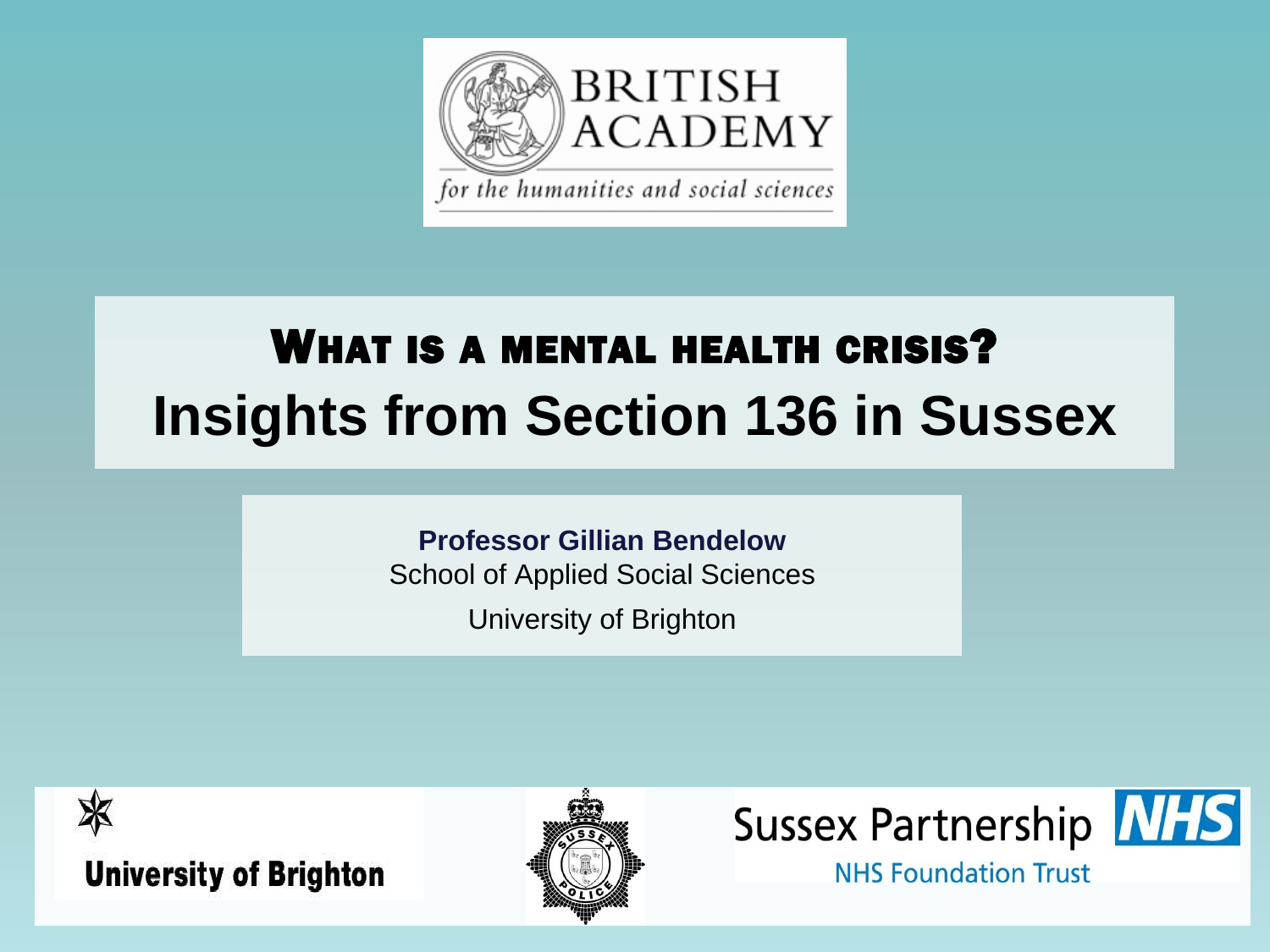### **Section 136 of Mental Health Act (1983)**

Removal of a person, by the police, from a public place to a **place of safety** when that person is deemed to present an **immediate need of care or control**  owing to **mental disorder**

A person can be detained under Section 136 for up to 72 hours so that they can be assessed by an approved mental health professional (AMHP) and psychiatrist

Detention is to a recognised Place of Safetypreferably S136 suite in hospital but can also be designated police custody suites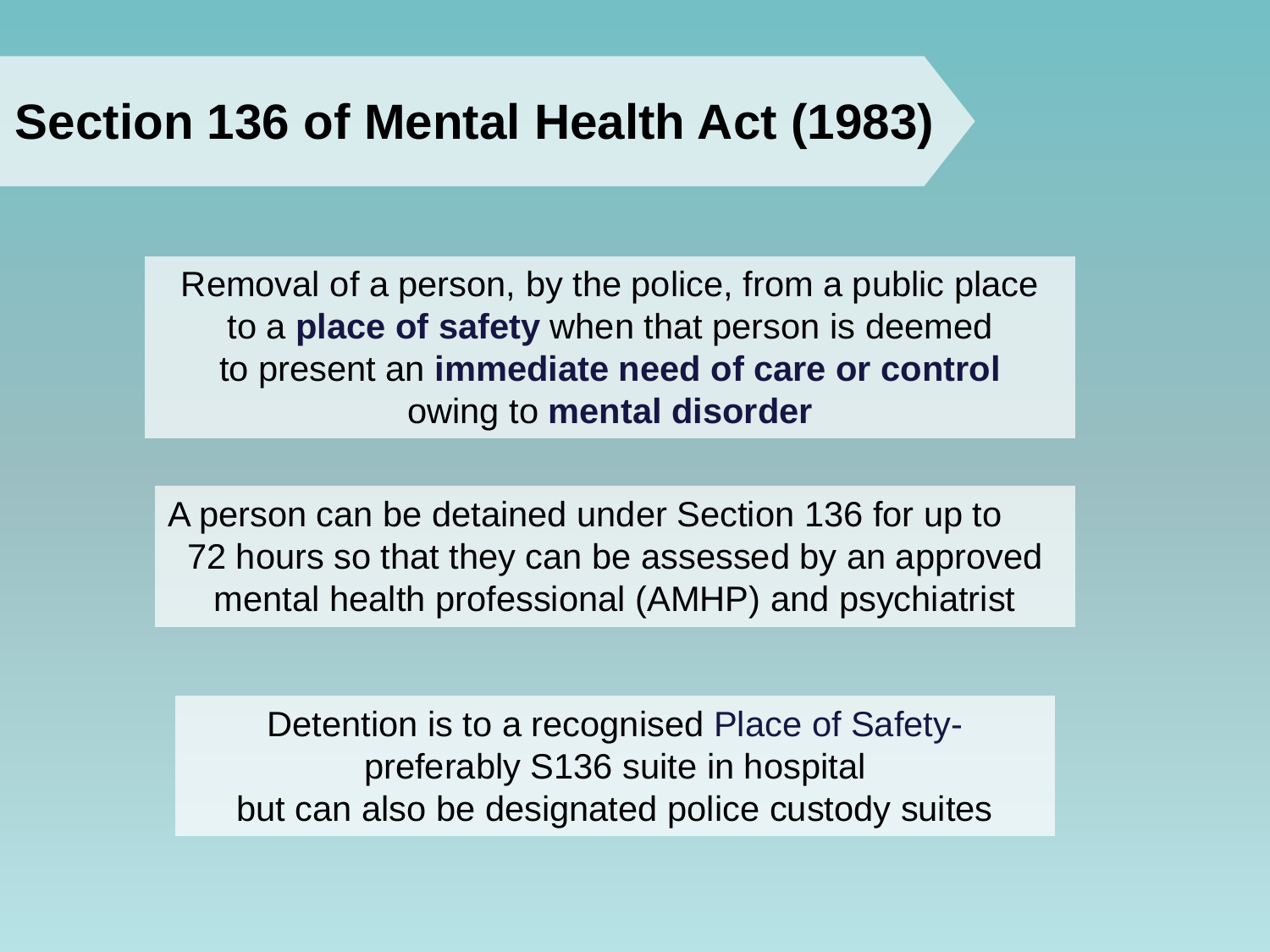# S136 detentions in UK

http://www.publications.parliament.uk/pa/cm201415/cmselect/cmhaff/202/20204.htm

People detained under s136 and taken to a place of safety

| Year        | Total  | Police cell | <b>Health</b> |
|-------------|--------|-------------|---------------|
| $2011 - 12$ | 25,000 | 9,000       | 16,000        |
| 2012-13     | 22,834 | 7,761       | 15,073        |
| 2013-14     | 24,489 | 6,028       | 18,461        |

Most people detained under s. 136 in a police cell

| Police force             | 2013-14 | 2012-13 |  |
|--------------------------|---------|---------|--|
| <b>Sussex</b>            | 855     | 941     |  |
| Devon & Cornwall         | 765     | 790     |  |
| <b>Avon and Somerset</b> | 420     | 646     |  |
| <b>West Yorkshire</b>    | 380     | 673     |  |
| Hampshire                | 340     | 593     |  |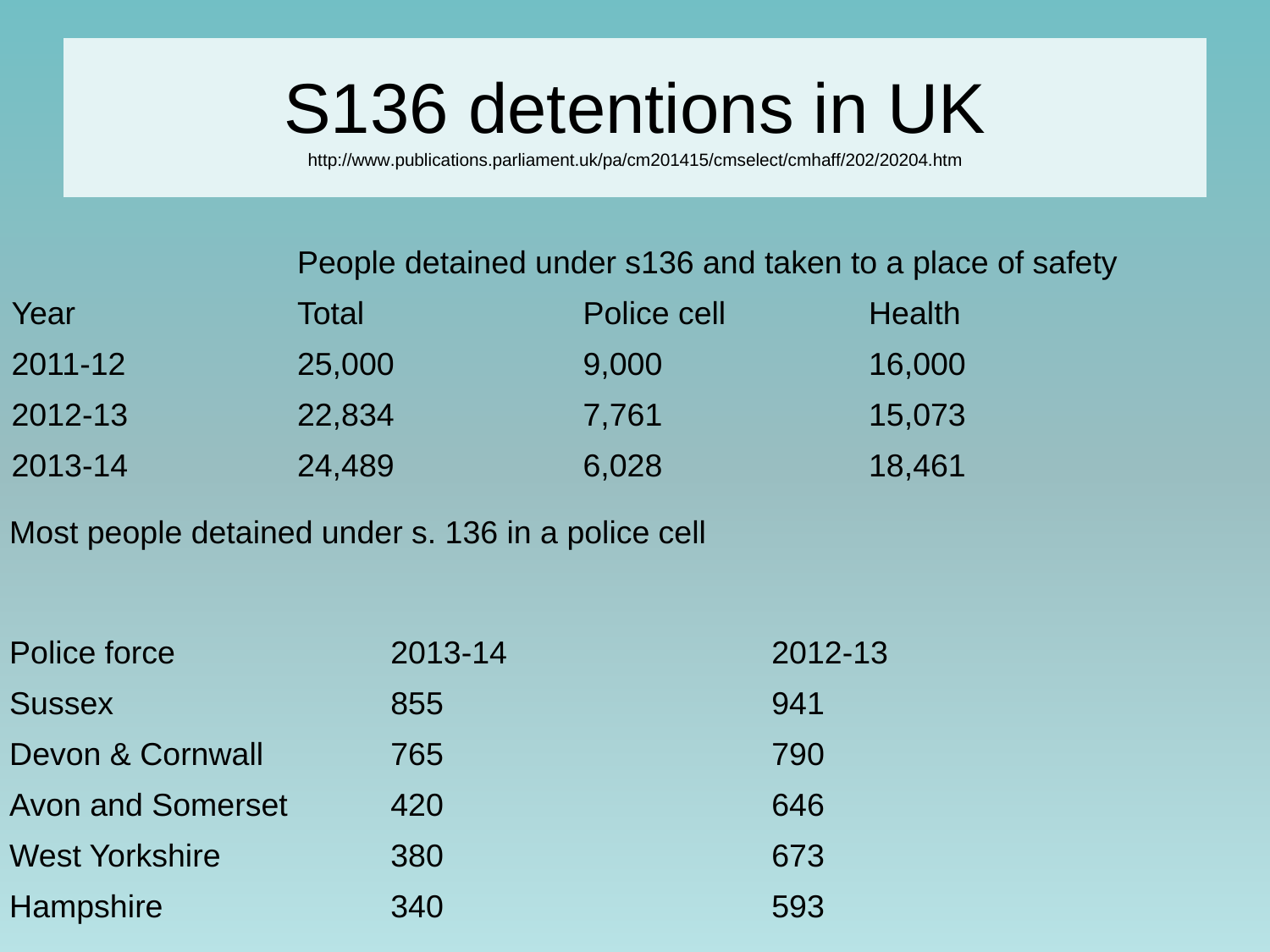### **What is a mental health crisis?**

means that a person is in a mental or emotional state where they need urgent help.

Mental health crises may take many forms from extreme panic attacks, psychotic episodes (including hallucinations, hearing voices), other behaviour that seems out of control or irrational and that **is likely to endanger the self or others.**

(Mind, 2011)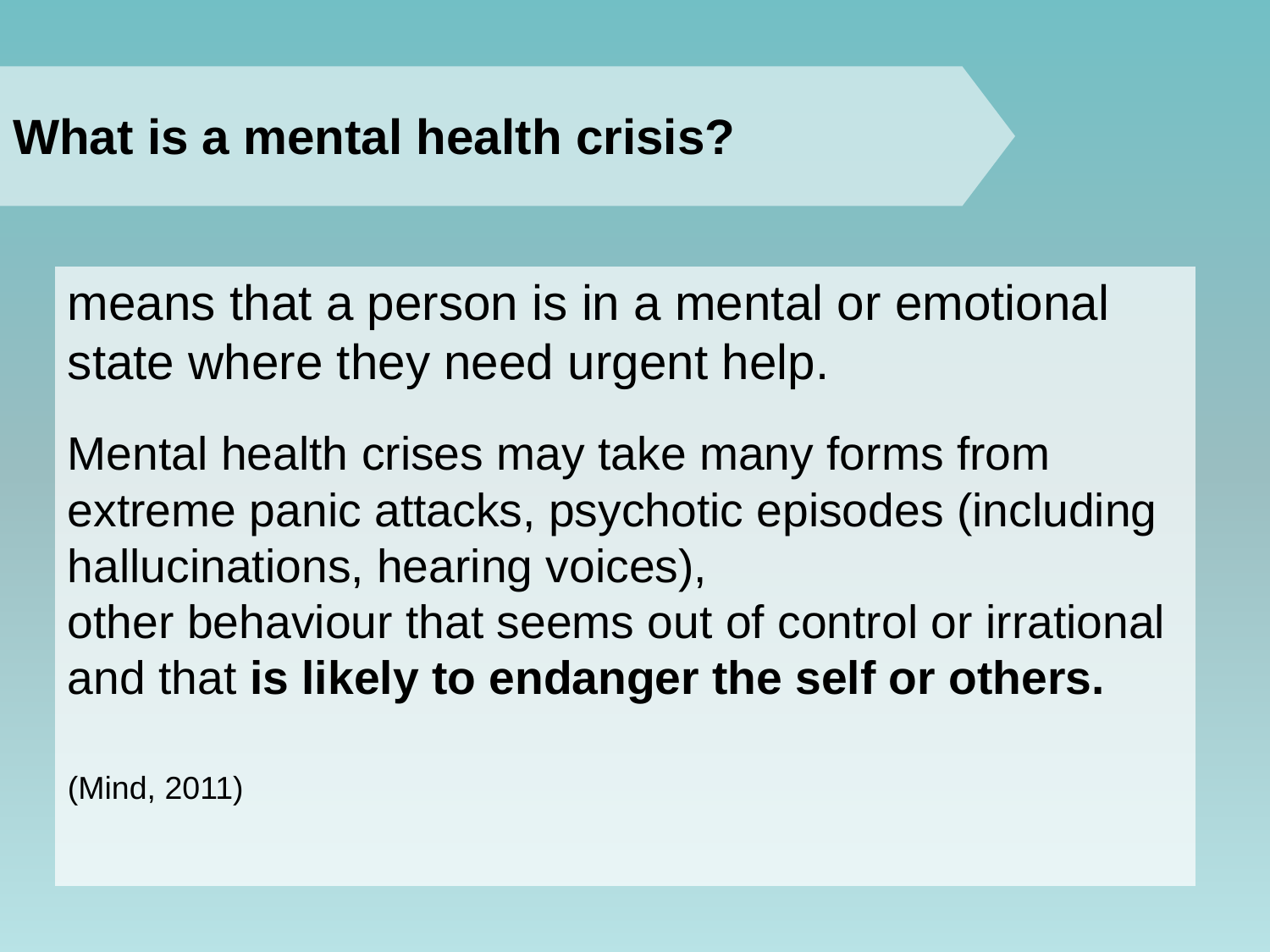### **Research methods**

- **1. Access to jointly collected S136 detention statistics and secondary analysis of anonymised detentions from Jan – Dec 2012**
- **2. Qualitative data collection:** 
	- **- In depth interviews with adults detained in 2012**
	- **- Over 200 hours of observations, interviews & focus groups with:**

**79** Police officers - Chief Constable, custody sergeants, response officers **160** NHS and allied health professionals – managers, nurses, psychiatrists, AMHPs, A&E staff, paramedics local authority and voluntary sector: Councillors and PH officials coastguards, Samaritans, BH chaplains, Grassroots, MIND, ReThink, YMCA

The project was incorporated into the National Institute for Health Research portfolio and was approved by City Road & Hampstead NHS Ethics Committee (Ref 12 LO 2031)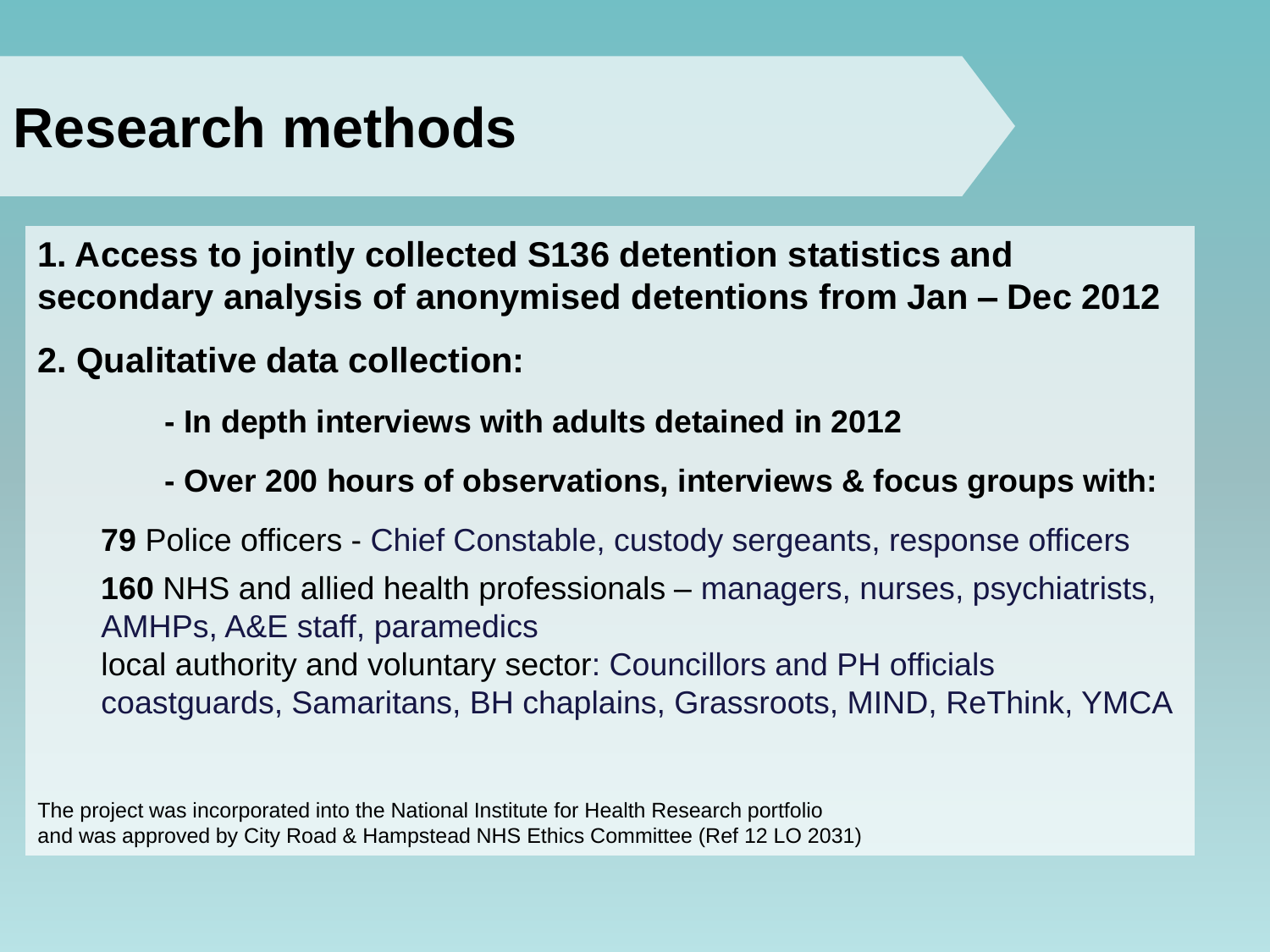### **Sussex S136 'Place of Safety' Provision**



∩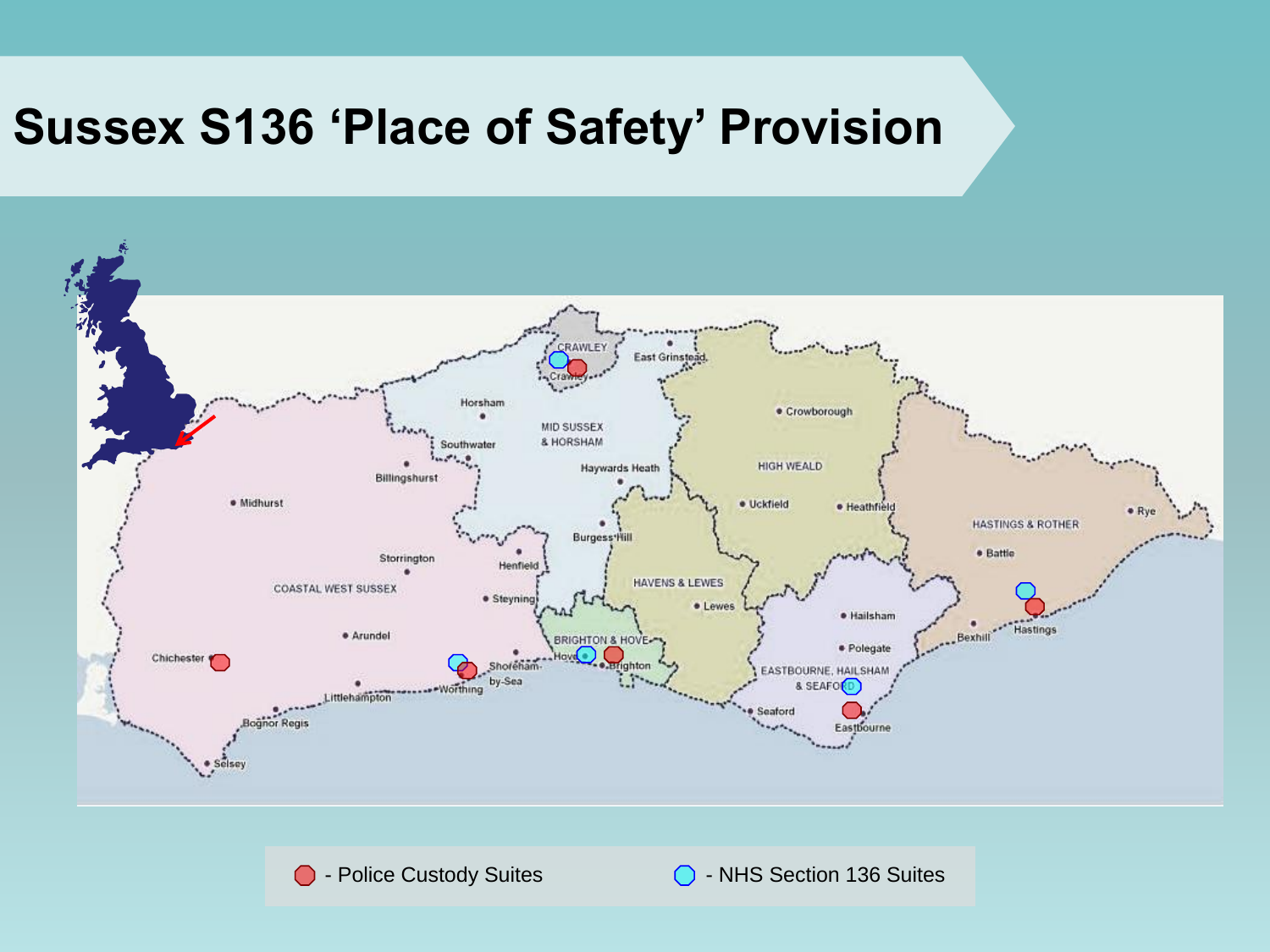### **What is a mental health crisis?: differing values**

'Sussex Police use 136 because its easier than arresting drunks' **(NHS psychiatrist)**

'All too often mental health professionals don't recognise vulnerability- being suicidal is not a mental health problem apparently' **(Sussex Police response officer)**

'If you found me on the street with a broken leg, would you put me in prison? **(Sonia, interviewee aged 23)**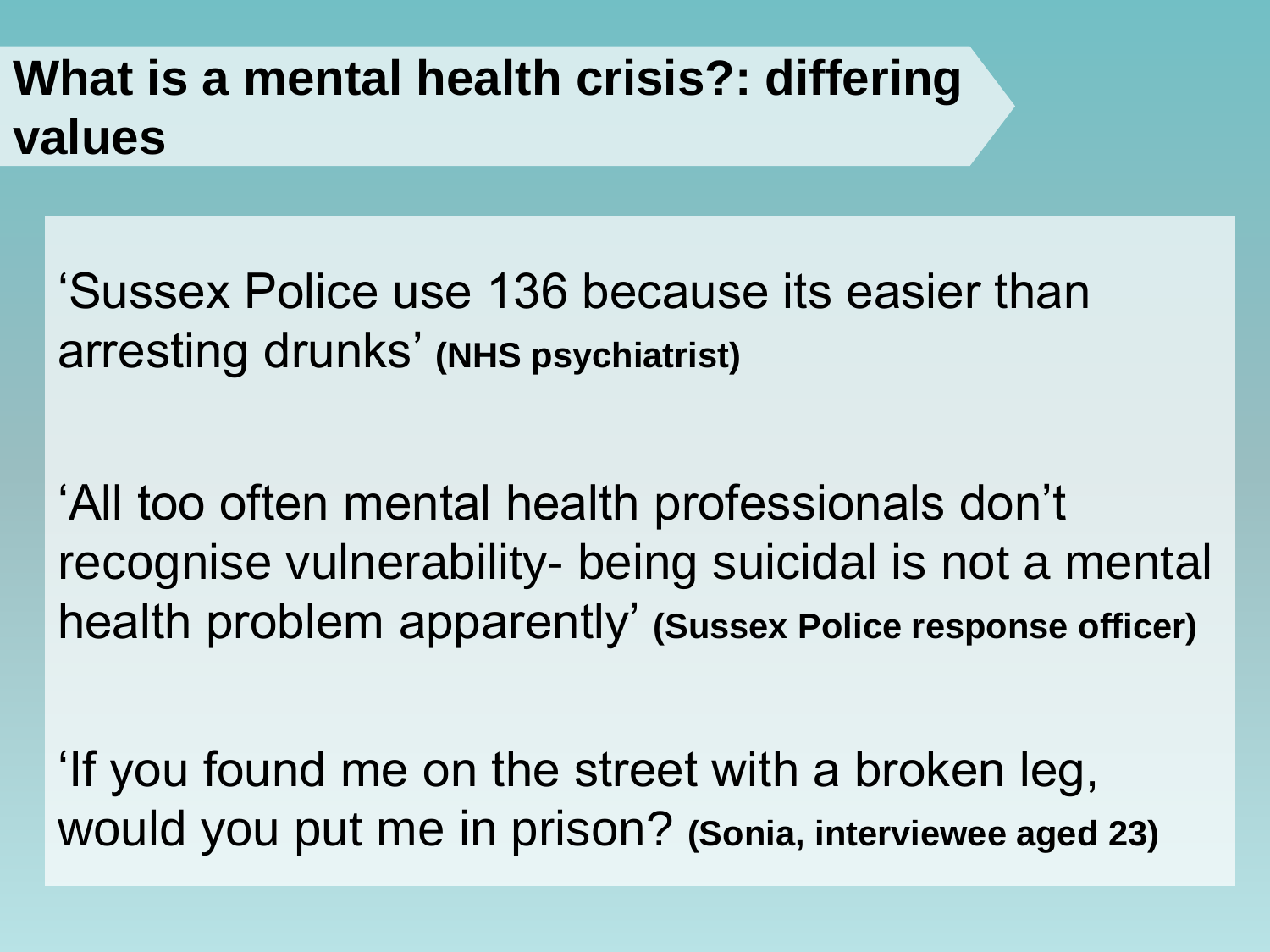### **S136 detentions in Sussex 2012: the headlines**

**WHO?** 1,421 adult detentions but 1142 people

#### **WHERE?** 65% detained in police custody 34% in NHS PoS

#### **WHEN?** 81% detained 'out of hours'

### **WHY?** 82% recorded as 'suicidal'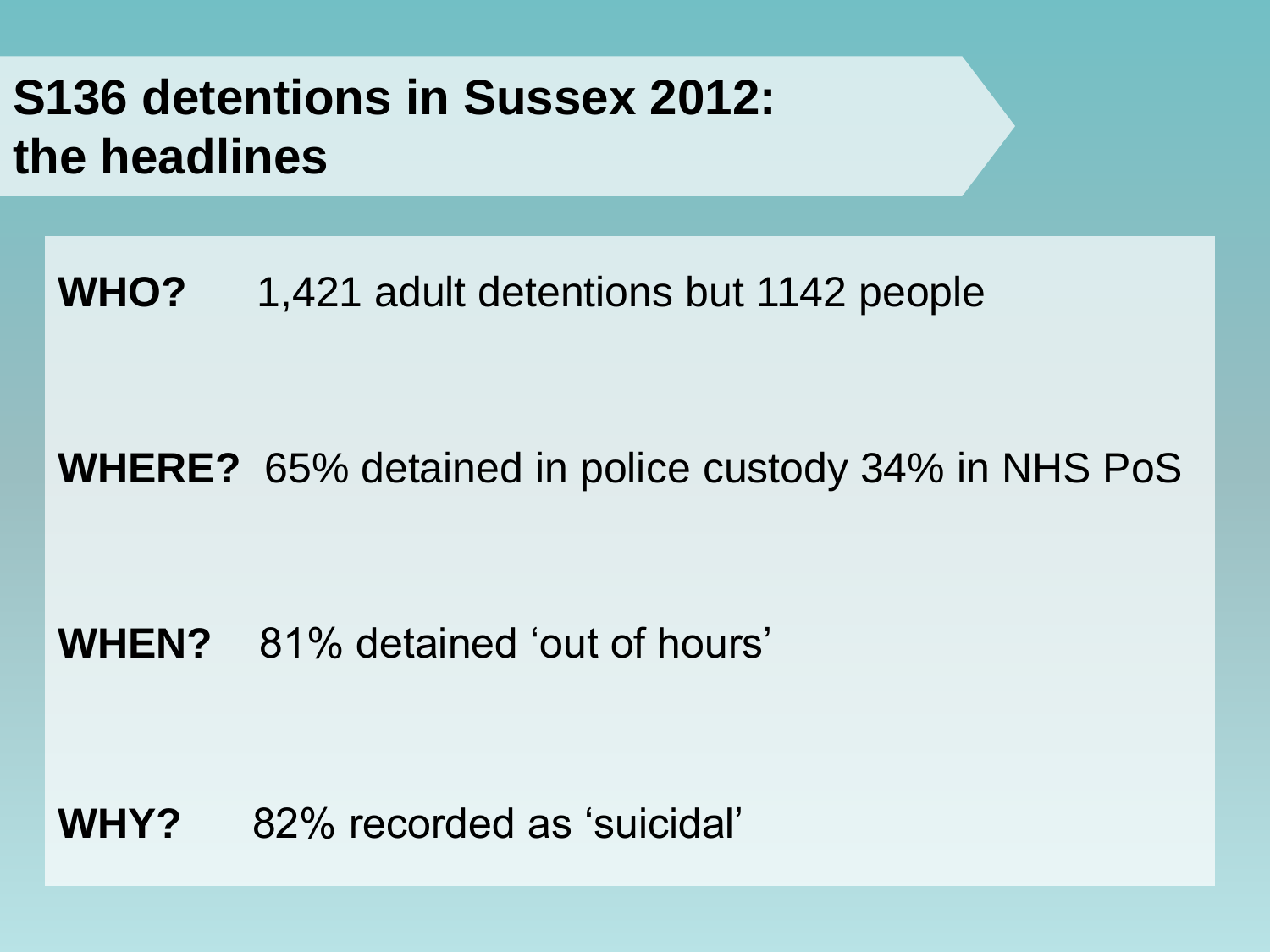### **Characteristics of people in 2012 dataset and Interview Participants**

| <b>Characteristics of all</b><br>detained in 2012 |           |  |  |  |
|---------------------------------------------------|-----------|--|--|--|
| Gender:                                           |           |  |  |  |
| Male                                              | 683 (60%) |  |  |  |
| Female                                            | 458 (40%) |  |  |  |
| Age:                                              |           |  |  |  |
| Range                                             | $18 - 86$ |  |  |  |
| Average age                                       | 38        |  |  |  |
|                                                   |           |  |  |  |
| <b>Area of Residence:</b>                         |           |  |  |  |
| <b>Brighton</b>                                   | 210 (18%) |  |  |  |
| <b>East Sussex</b>                                | 214 (19%) |  |  |  |
| <b>West Sussex</b>                                | 380 (33%) |  |  |  |
| Out of Area                                       | 172 (15%) |  |  |  |
| <b>No Fixed Address</b>                           | 24 (2%)   |  |  |  |
| Unknown / Not stated                              | 142 (12%) |  |  |  |

#### **Characteristics of Interviewees**

#### **14 Females** *(Average age 35)*

3 Brighton & Hove 5 East Sussex 2 West Sussex 4 Out of Area

#### **12 Males** *(Average age 47)*

2 Brighton & Hove 4 East Sussex 3 West Sussex 3 Out of Area

#### **5 Females from alternative pathways** *(Average age 49)*

- 3 East Sussex
- 1 West Sussex
- 1 Out of Area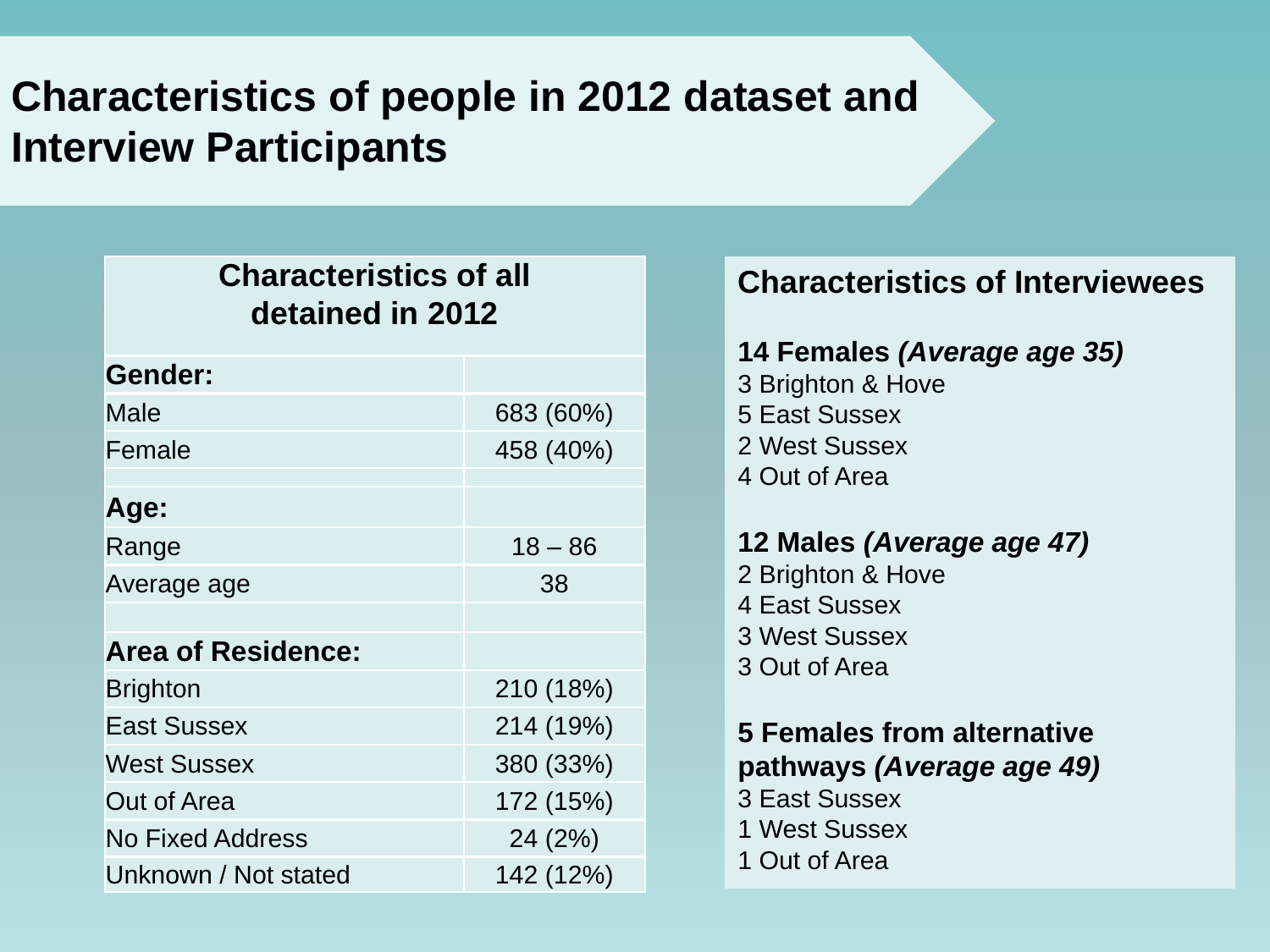## **What is a mental health crisis?: s136 as 'epiphany'**

's136 saved my life' 'it was terrible but it made me turn my life around' 'it will haunt me for the rest of my days' 'it was a complete overreaction'

'it was a travesty and it has ruined my life'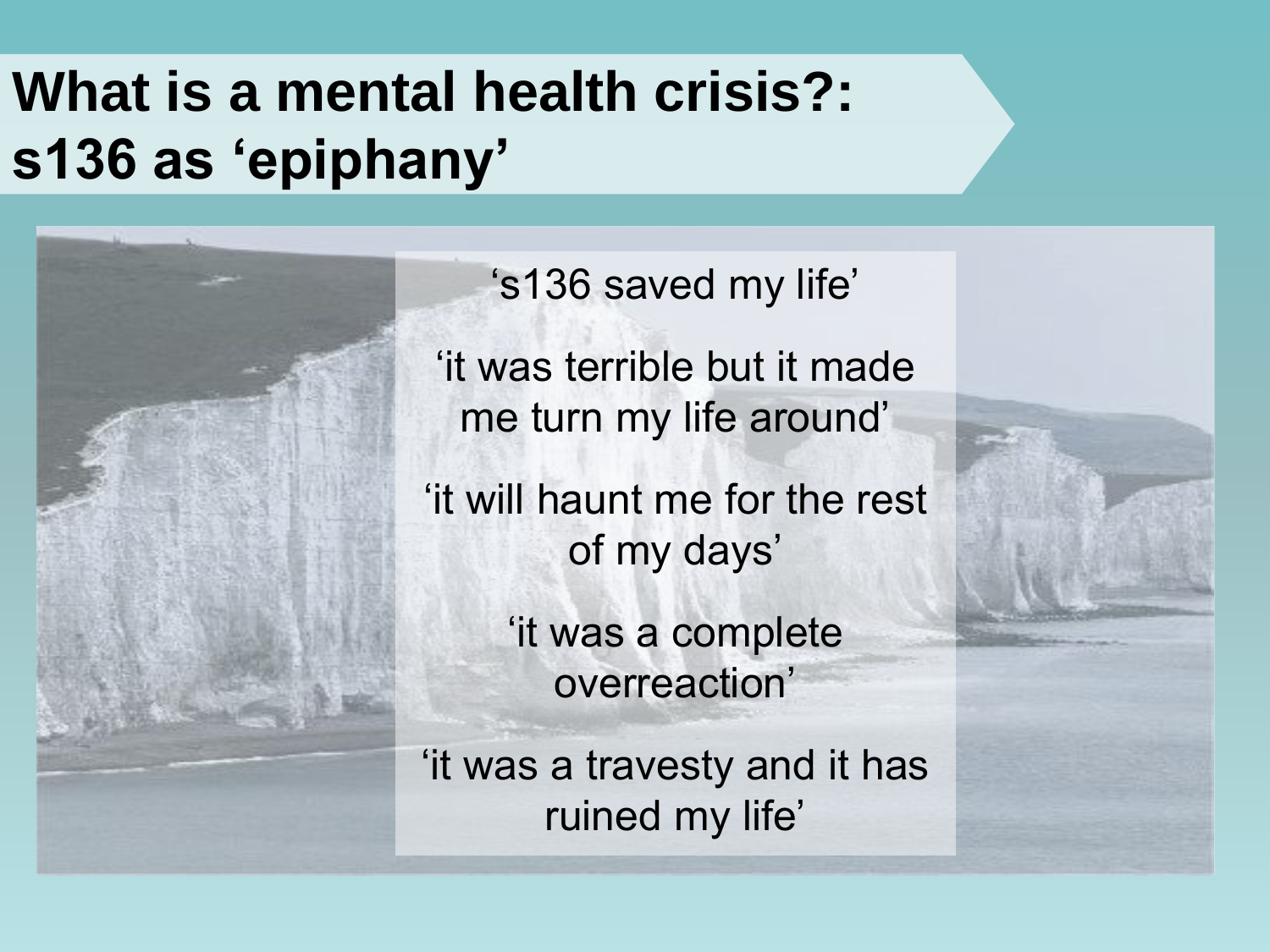# Dual diagnosis

# **Common characteristics**:

- Serious suicide attempt
- Alcohol used to alleviate symptoms
- Sought help for anxiety before s136
- Felt that refusal of help escalated impulsivity and desperation
- Diagnosed as bipolar after suicide attempt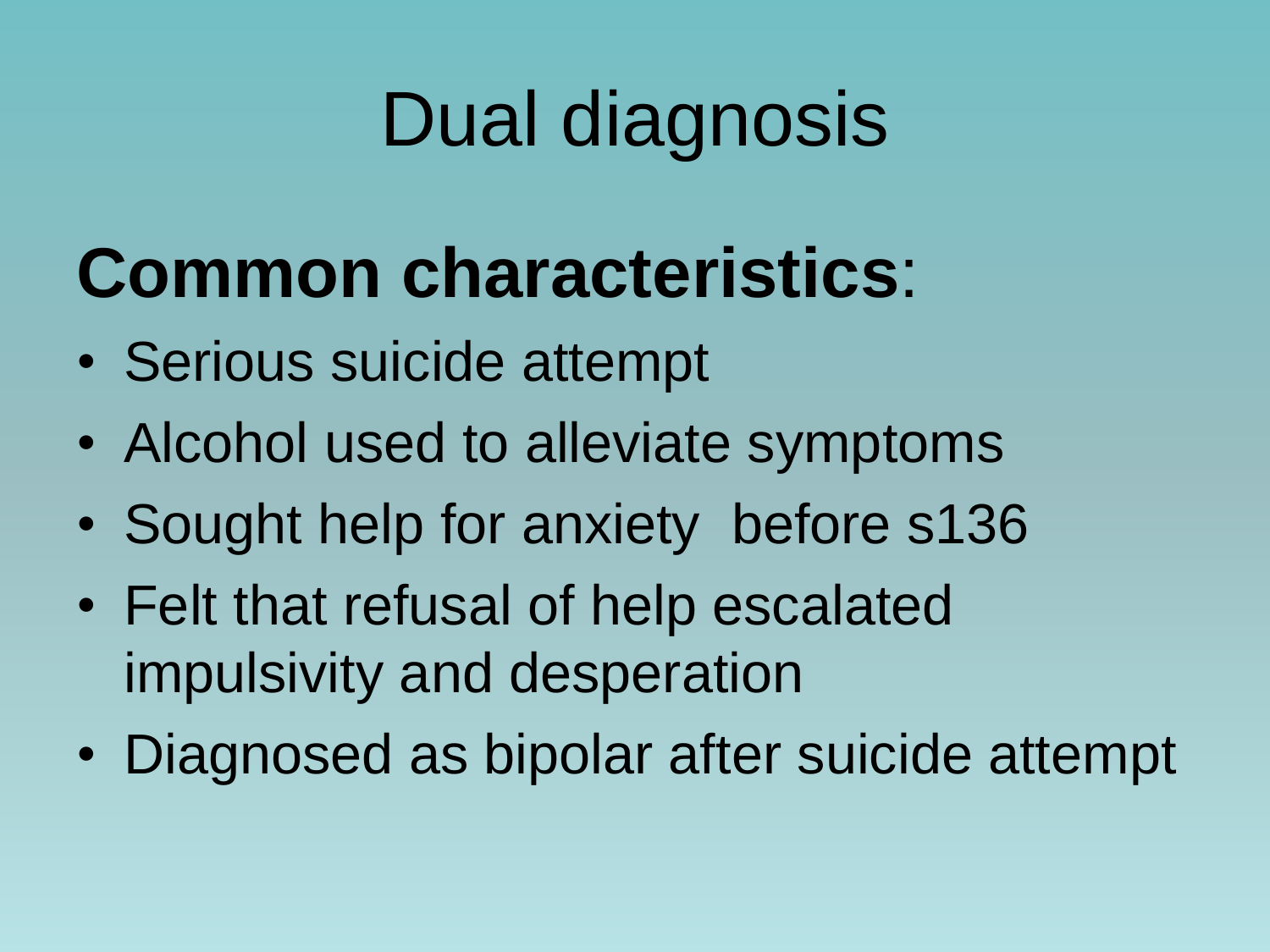### **12 Months in Sussex**

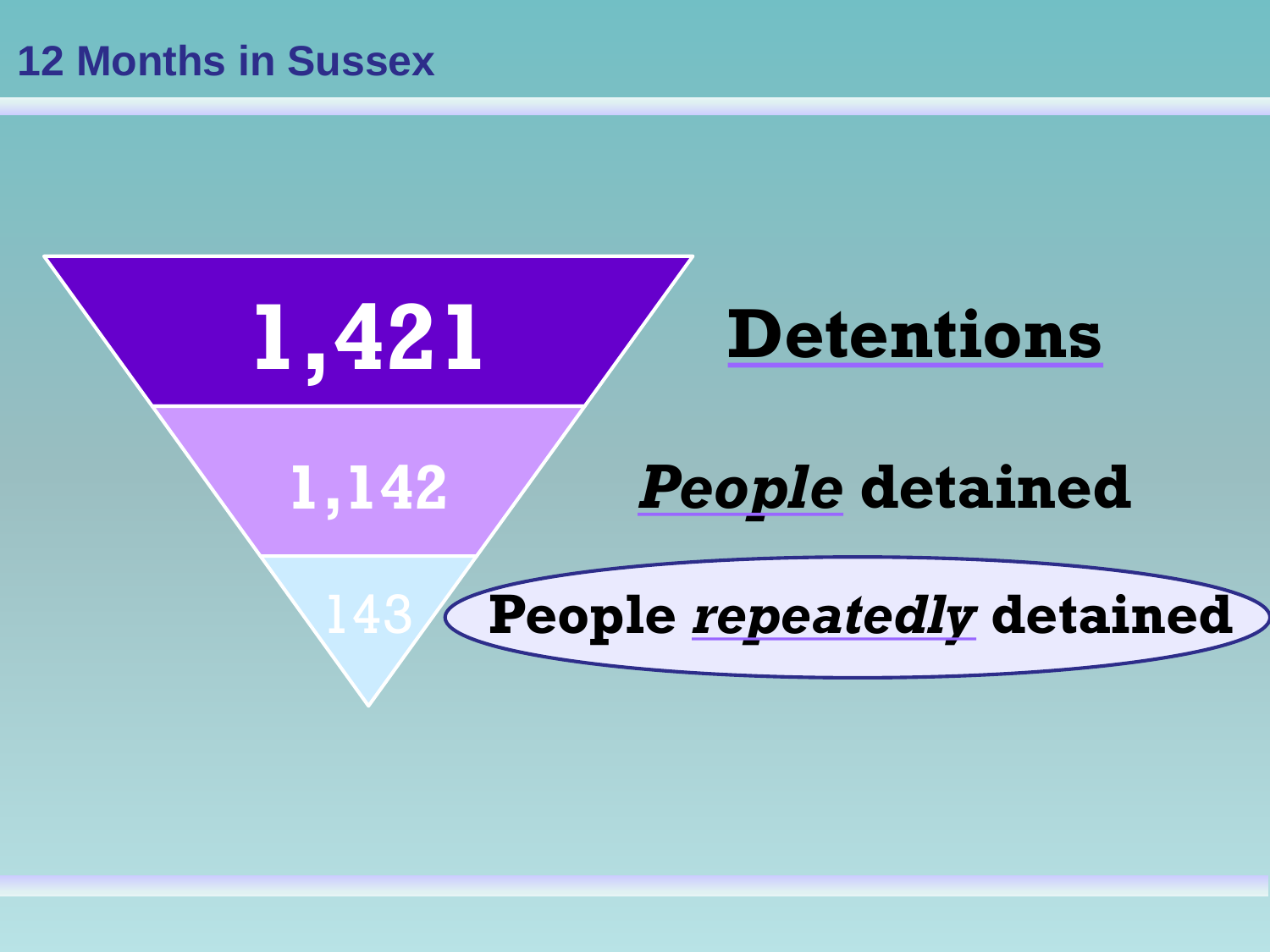# Repeated 136 detemtions

### **Common characteristics**

Female History of sexual abuse or violence Diagnosis of PD (borderline anti-social) Dissociative episodes/'out of body' Disenfranchisement from MHS Prefer 'being handled' by police Highly stigmatised and socially isolated (Over 30's) Downward mobility Comorbidity/ physical health problems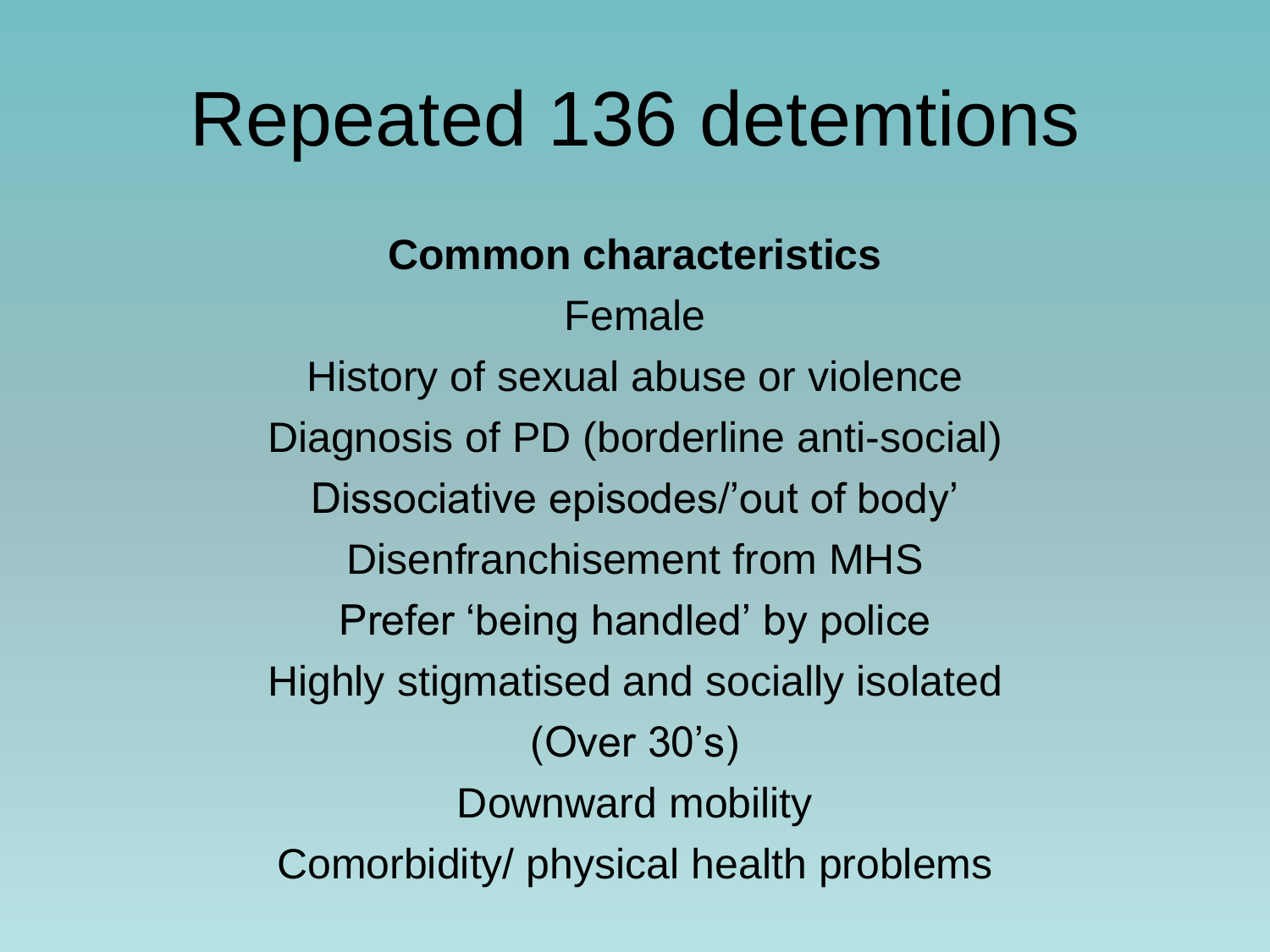### **Complex needs and pathways**

#### **What is a MH crisis?**

• a person is in a mental or emotional state where they need urgent help

#### **s136 as suicide prevention?**

• alternatives preferable for most BUT s136 may be only strategy for some

#### **as a barrier to help seeking?**

• 24/7 MH & SMS liaison expertise in A&E / 999 and 111

#### **PD/ PTSD/vulnerability/ complex needs**

• repeated detentions

**Joint agency working/ shared responsibilities/ peer support**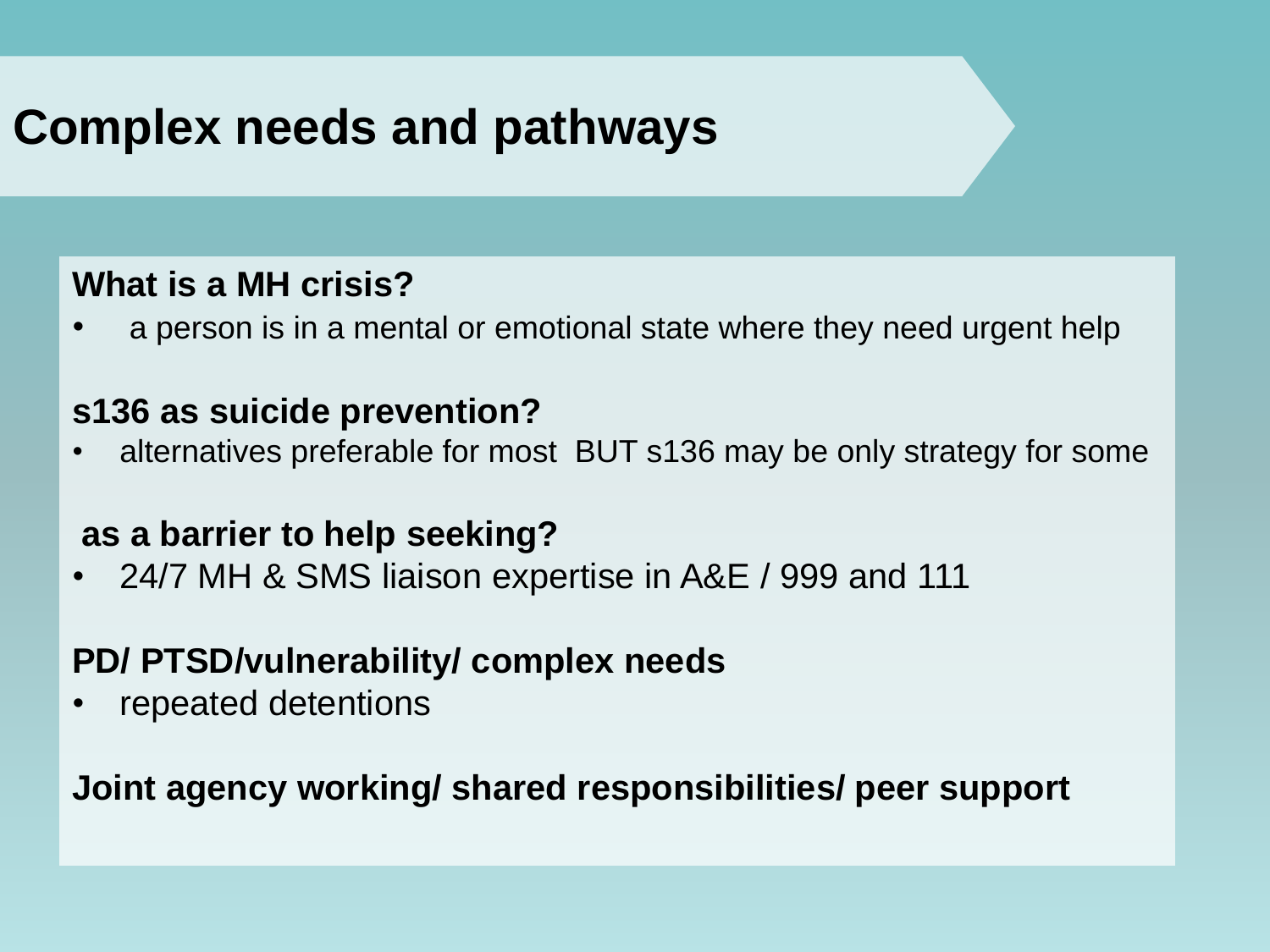## **Sussex Street Triage Pilot**

**Sarah Gates & Alun Stere-Jones**

Total avoidance of 1206 s136 detentions across East and West Sussex since the Sussex pilot began in 2014

Preventative work around incidents involving homelessness, SMS and LD are also undertaken and recorded.

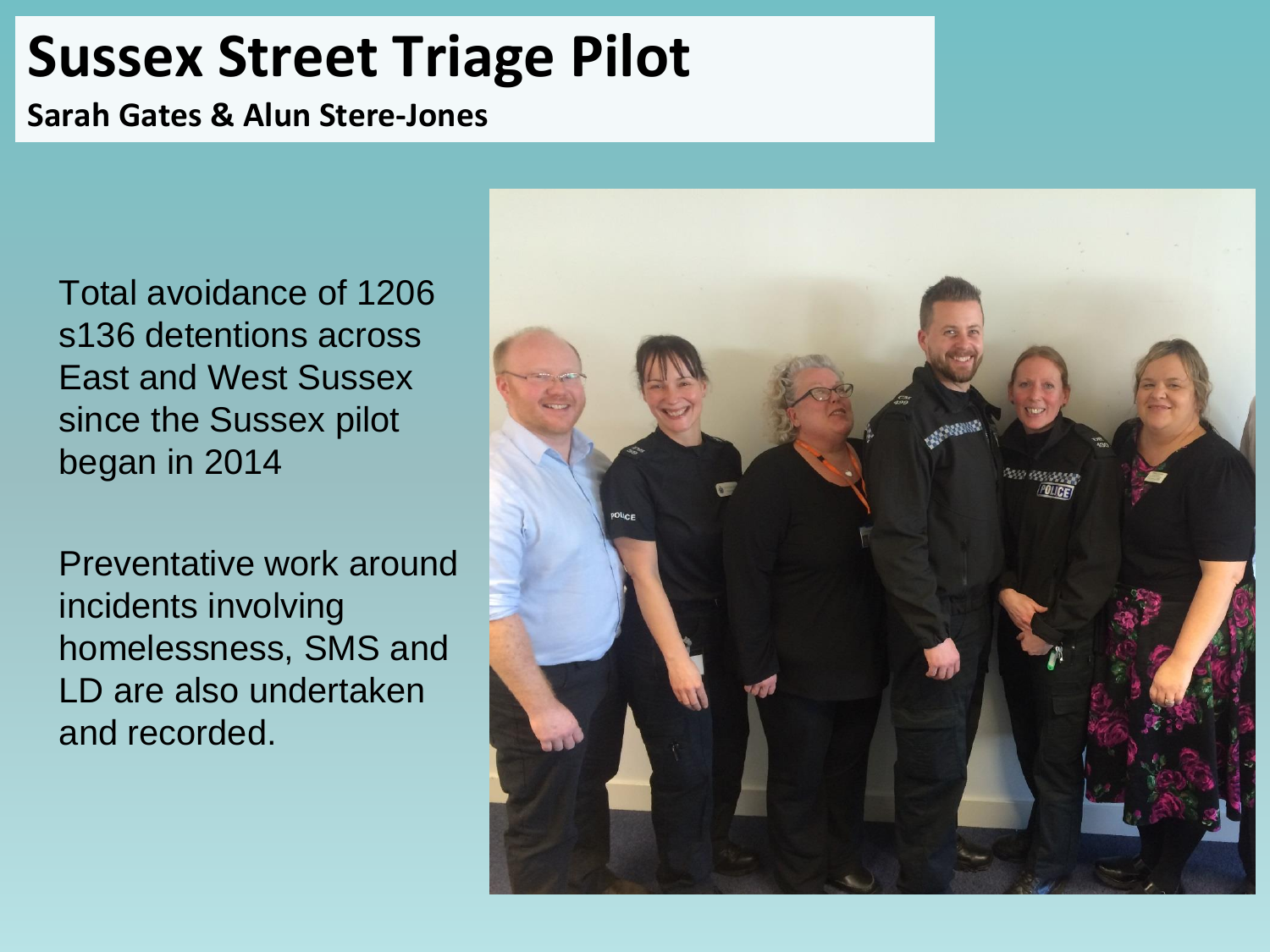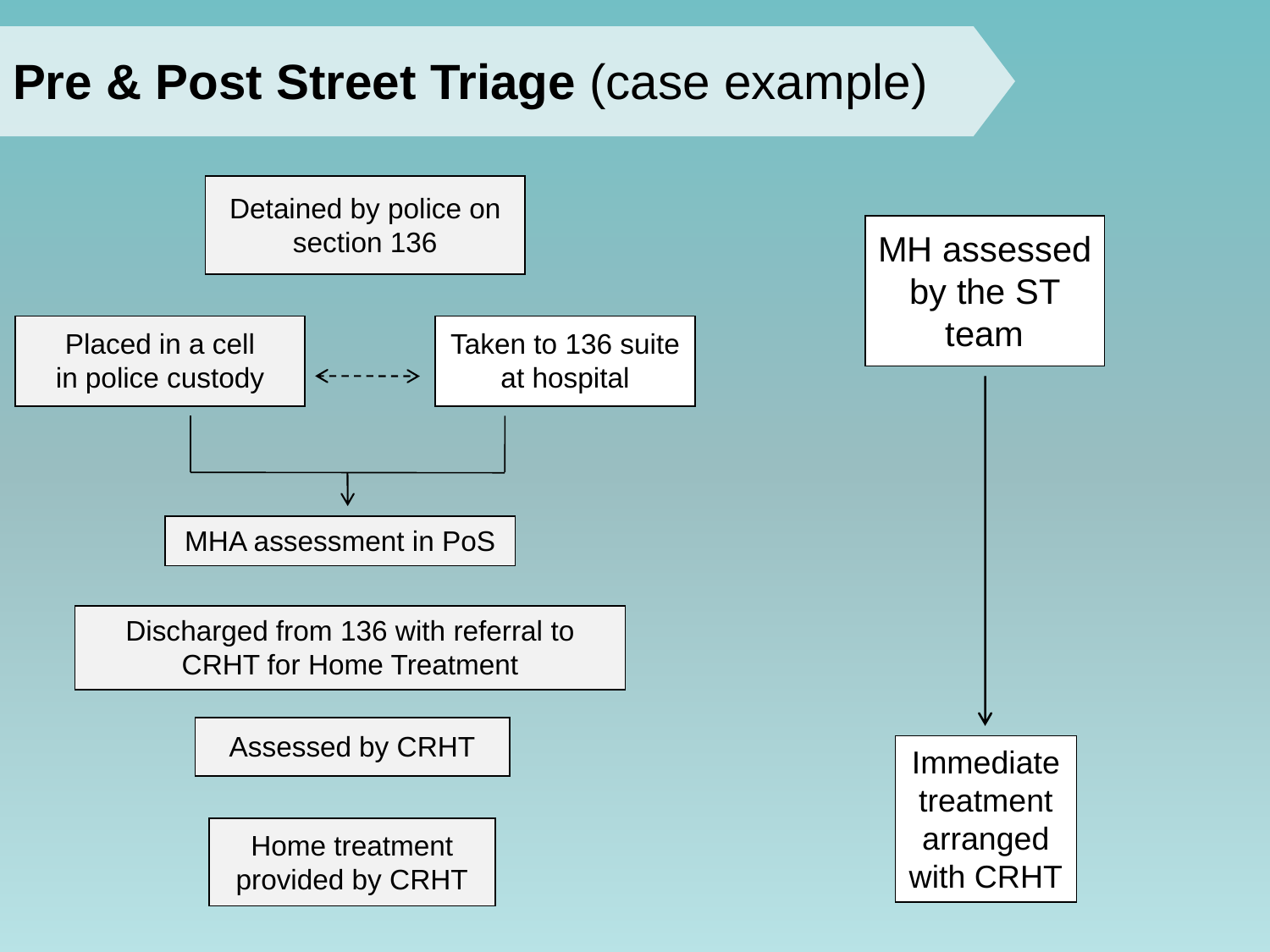### **Experiences of Street Triage**

"An officer and a mental health team member visited me at home… they were helpful and friendly. They made me feel at ease."

*Service User*

"It's definitely the way forward." *Street Triage Nurse*

"I don't think any police officer joining the police would realise how much time is spent dealing with mental health…" *Response Officer*

"Nobody has a bad word to say about it. I was sceptical at first but it's unbelievable the amount of time it's saved. We have to keep it. " *Response Officer, Street Triage*

"100% they need to keep it and they need to roll it out amongst other forces." *Street Triage Response Officer*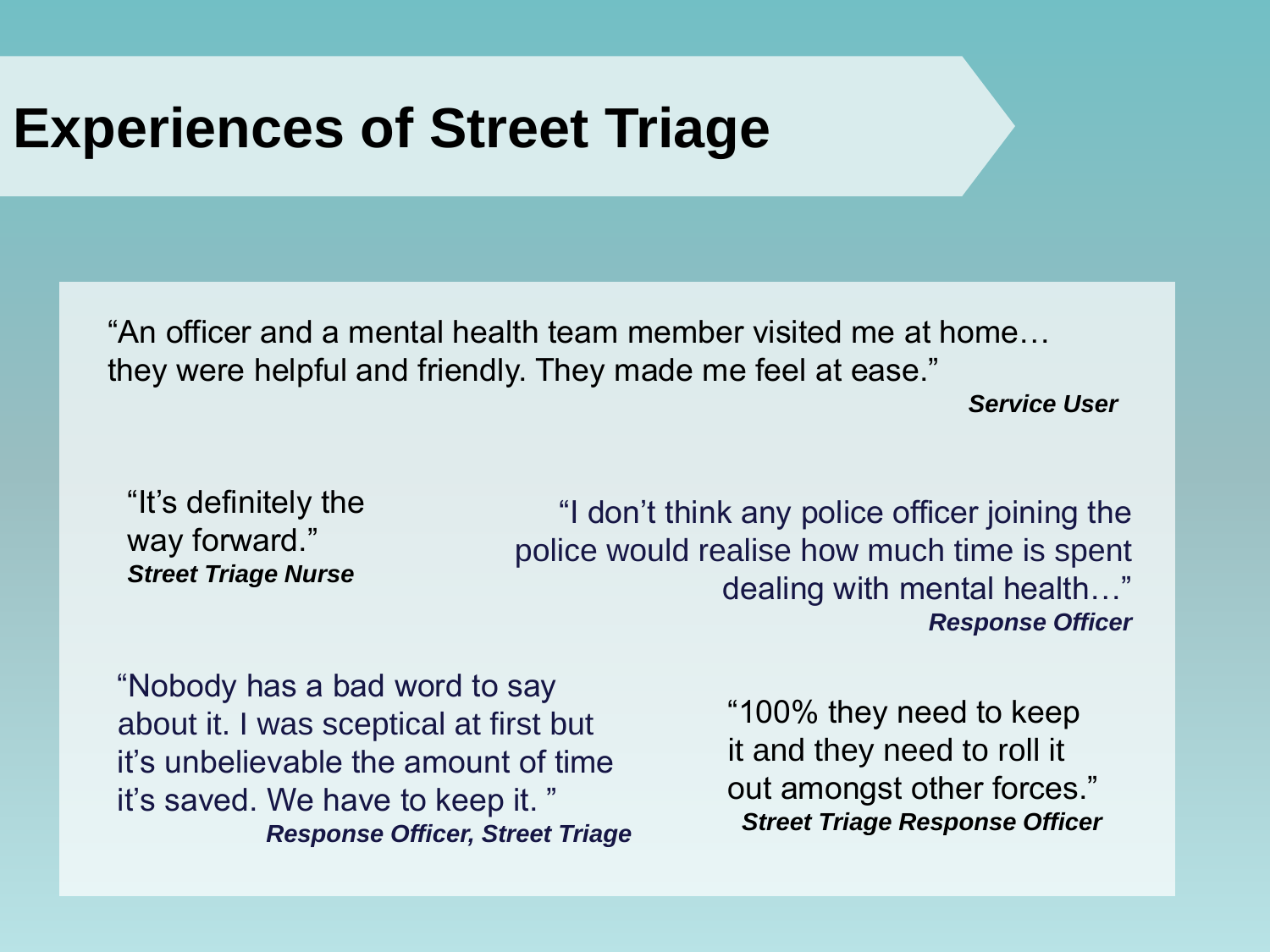# Changes in detention patterns since 2012

|                                                       | Year |      | Percentage |  |
|-------------------------------------------------------|------|------|------------|--|
|                                                       | 2012 | 2015 | change     |  |
| Number of detentions to<br><b>Police custody</b>      | 984  | 188  | $-80%$     |  |
| Number of detentions to<br><b>Health-based suites</b> | 437  | 775  | $+77%$     |  |
| <b>Total Detentions</b>                               | 1421 | 963  | $-32%$     |  |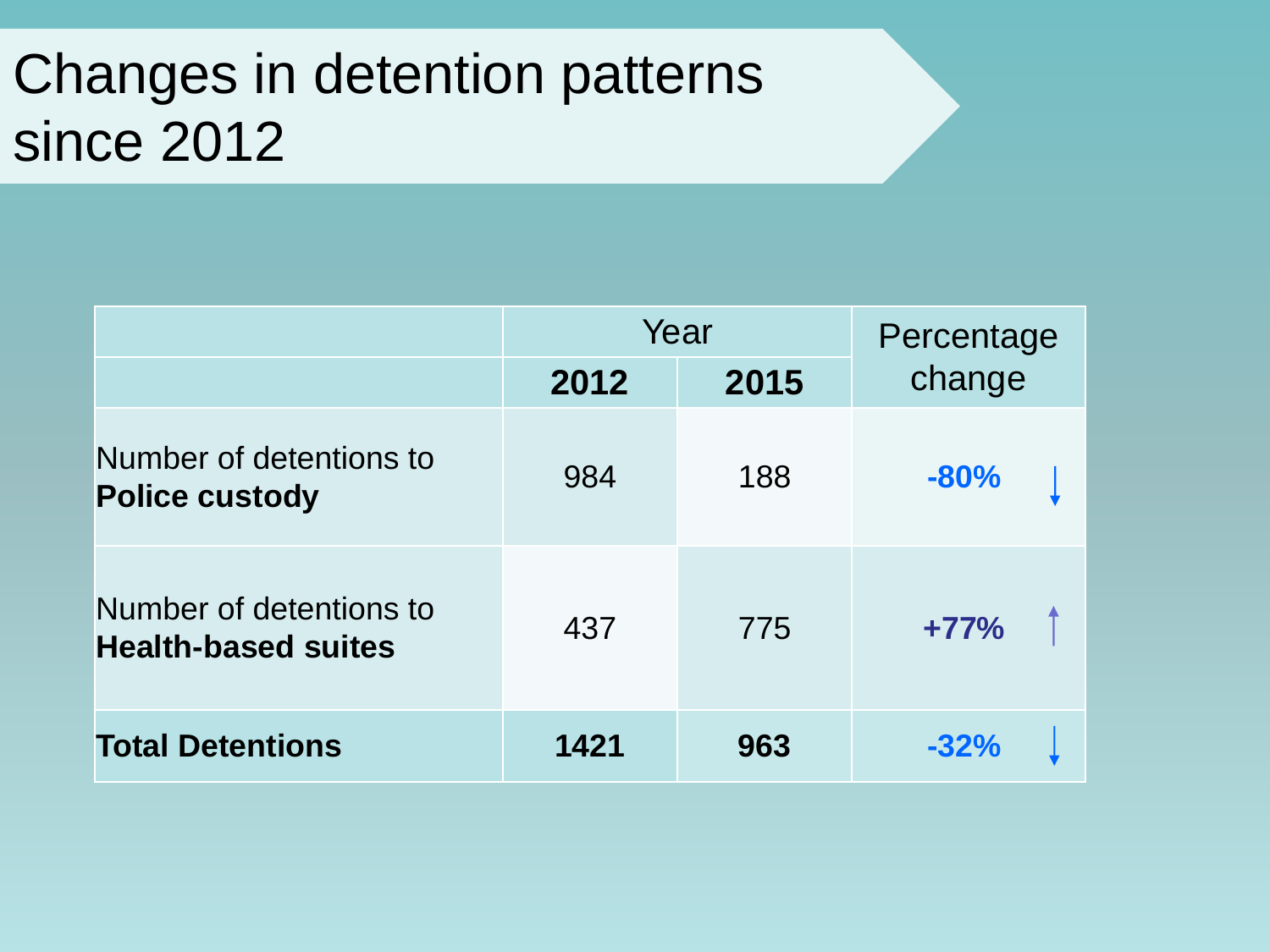# What works? Input from lived experience

- Street Triage Pilots in E&W Sussex
- Expansion of BURS to MMHRS (24/7 rapid response mental health referral service in A&E in B&H)
- Alternatives to Section 136 PoS for those at lower risk of immediate harm such as the Place of Calm(Eastbourne) and Sanctuary ( Hastings)& Alternative Place of Safety ( APoS)in partnership with Richmond Fellowship
- PD interventions Lighthouse (Hove)& Bluebell
- Recovery Colleges and SMS support through Pavilions BHT and Sussex Oakleaf
- Policy changes re use of custody Sussex Police initiated complete ban on use for YP now national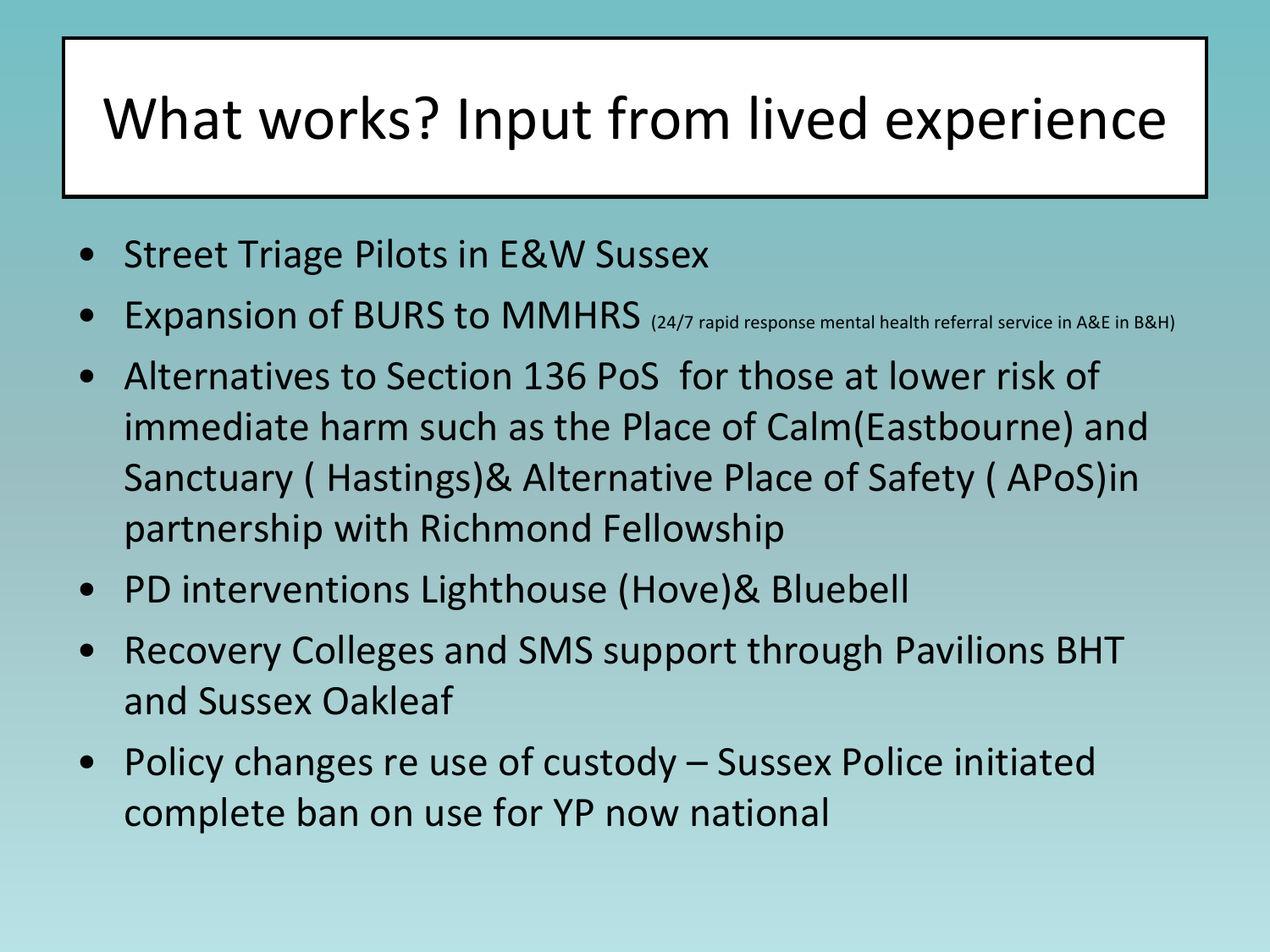# **#Stay Alive**

#### A suicide prevention pocket resource for the UK

**Stay Alive offers help and support** both to people with thoughts of suicide, and to people concerned about someone else.

**Features include:** 

- . Quick access to national crisis support helplines
- Strategies for staving safe from suicide
- How to help a person thinking about suicide
- . A mini-safety plan
- A LifeBox to keep images reminding the user of their reasons to stay alive
- Suicide myth-busting

#StayAlive suicide prevention app To download the app visit your phone's app marketplace.







**GRASSROOTS** SUICIDE PREVENTION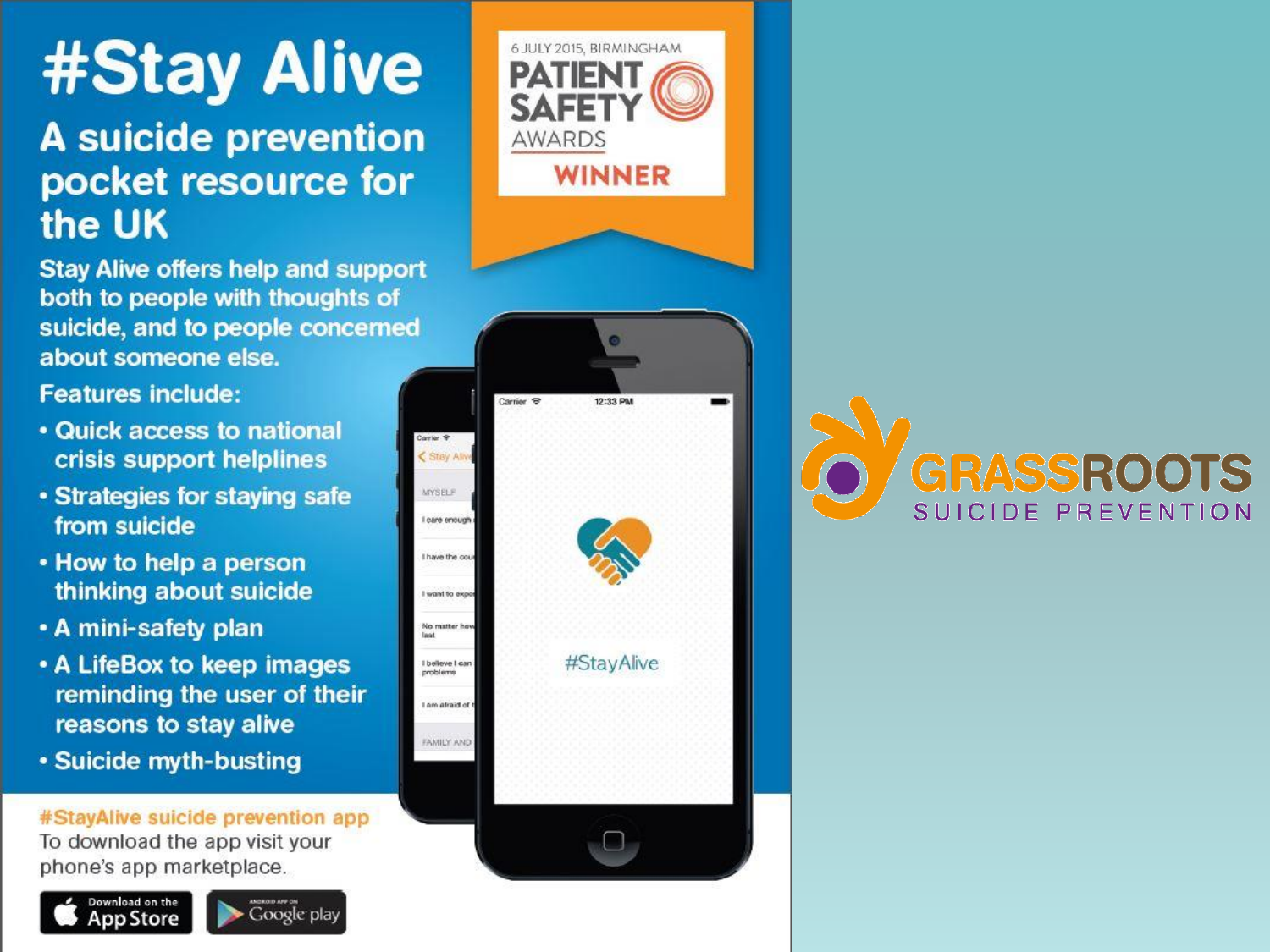### **Impact: Input into National Agenda**

**Health Crisis Care Concordat Team SE Strategic Clinical Network**  Input into development of SCN document single point of access for emergency MH care)

https://www.secn.nhs.uk/files/4114/4172/5247/SE\_MHD\_strategic\_commissioning\_guidance\_1617\_FINAL.pdf

#### Participation in **Department of Health and Home Office Academic Roundtable for the review of the operation of Sections 135 and 136 of the Mental Health Act 1983.**

https://www.gov.uk/government/consultations/review-of-the-operation-of-sections-135-and-136-of-the-mental-health-act

#### **Achieving Better Access to Mental Health Crisis Care**

National Collaborating Centre for Mental Health consultation feeding into Government policy and NICE guidelines for emergency mental health care Part 1 Blue Light and Part 3 Community) from Jan 2016

https://www.gov.uk/government/publications/mental-health-services-achieving-better-access-by-2020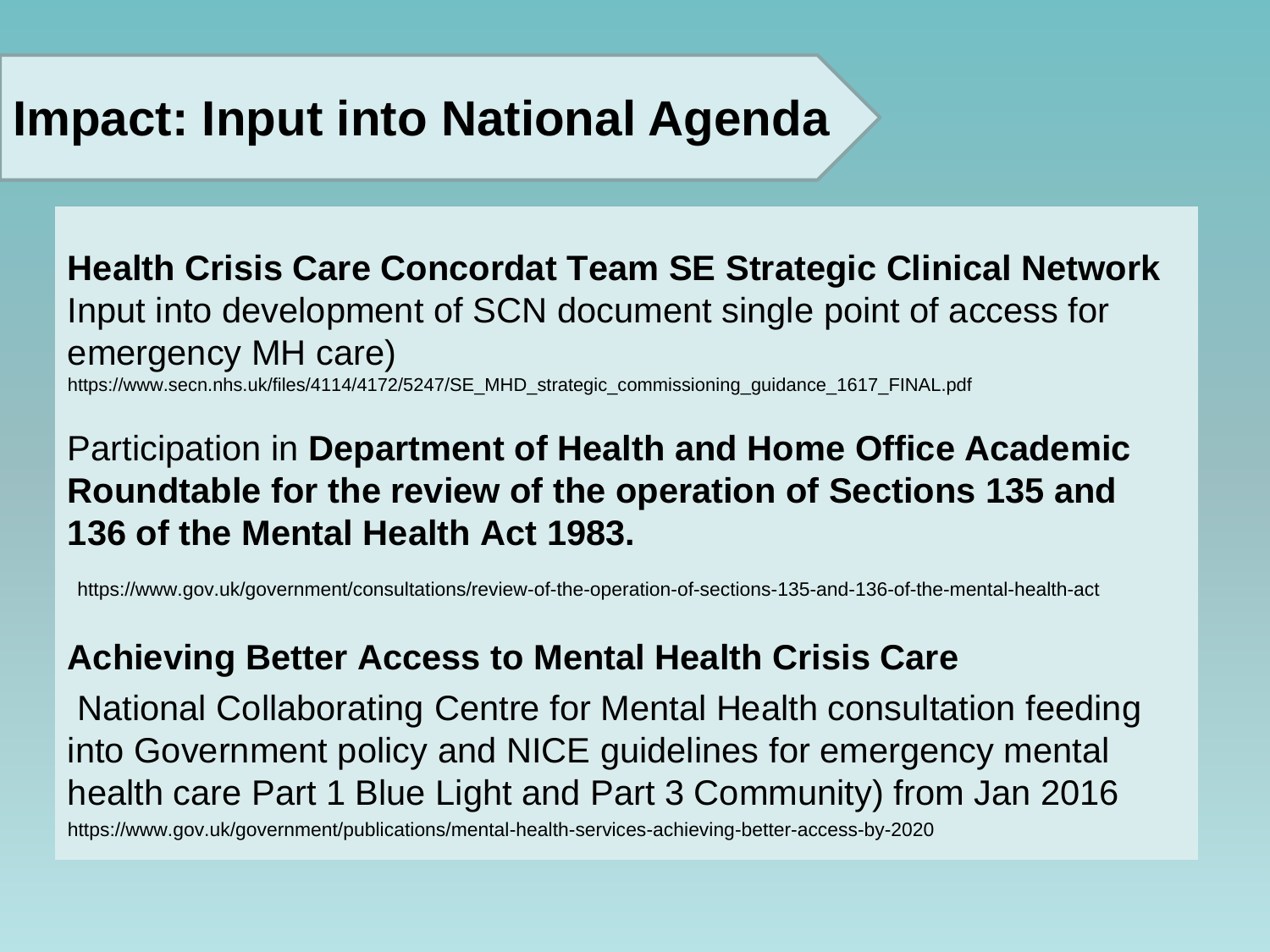

### Personality Emergency Mental Health Care and Complex Needs: Our Vision

The Personality, Emergency Mental Health Care and Complex Needs theme has as its vision to develop programs of research that enhance the quality of life of individuals with life long psychological struggles, individuals in crisis and individuals with needs that are complex (either due to issues of comorbidity, because of the context in which they occur, or because at present psychological treatment outcomes are poor such as those with anorexia nervosa).

Co- Leaders Helen Startup Gillian Bendelow